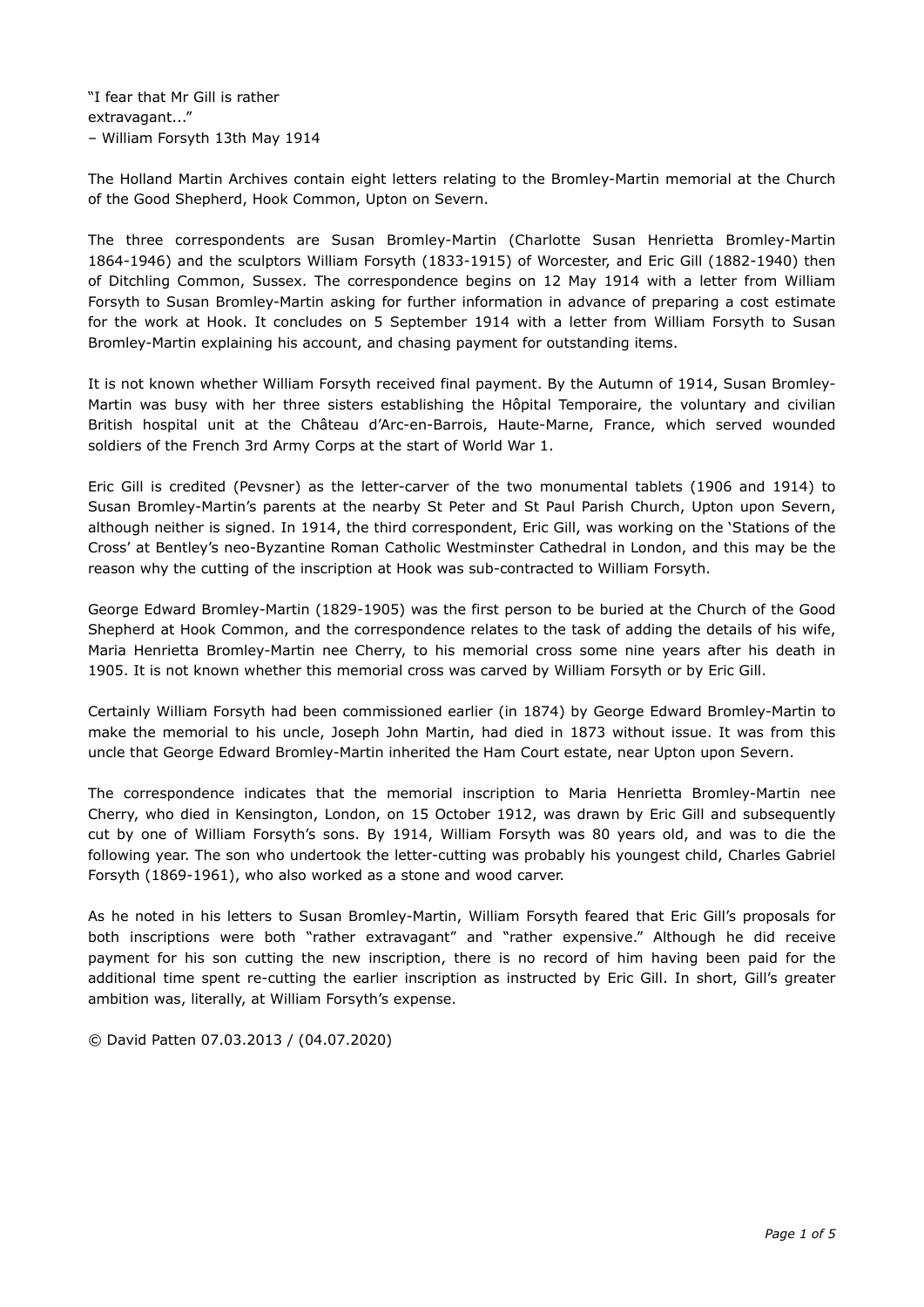#### NOTES:

- 1. Correspondence (Worcestershire Archives Ref. 8397/91/(x))
- 2. Bromley-Martin Genealogy
- 3. Ham Court, Upton upon Severn
- 4. Church of the Good Shepherd, Hook Common, near Upton upon Severn
- 5. St Peter and St Paul Parish Church, Upton upon Severn
- 6. Eric Gill.
- 1. Correspondence

Letter #1

May 12th 1914

Memorandum From W. Forsyth Sculptor

Studio & Works. 6, Tything, Worcester

To Miss Bromley Martin

Madam, I beg to thank you for your kind letter of the 11th inst, and beg to say in answer to your first [underlined] question that there would be no necessity to move the Cross or raise it.

Secondly, [underlined] I could not give you a correct estimate of the cost, without seeing the design and character / of the letters.

Thirdly, [underlined] the cost of cutting the name dates etc leaving out the Text, would depend on the number and character of the letters. If you would kindly send me the design I would give you every particular.

I beg also to add, that the man that I would send to do the work, think that he has cut letters drawn out by Mr Gill for Chrish Church Brixton for Professor Beresford Pite F.R.I.B.A.

I am Madam Faithfully yours William Forsyth

Letter #2 May 13th 1914 Studio & Works. 6, Tything, Worcester Miss Bromley Martin

Madam, I beg to submit m estimate for the lettering at Hook church, and beg to say to carry out Mr Gills suggestion the cost would be including all expenses £3-10-0 but if the Text was included the cost would be £5-5-0. I fear that Mr Gill is rather extravagant in his P and other letters.

I am Madam Faithfully yours William Forsyth

Letter # 3 Ditchling Common Sx 7. '14 Dear Miss Martin:

I hope you will find the enclosed line in order and that the letter cutter is doing the work satisfactorily. Thank you very much for your hospitality last Wednesday night. I enjoyed my short visit very much indeed.

I am yours sincerely Eric Gill

Letter #4

Ditchling Common Sussex July 7 1914 To Miss Susan Bromley Martin

Dr. to Eric Gill for making drawings for additional inscription on Cross at the Hooke Churchyard, Uptonon-Severn including time & expenses incurred by visit to the Churchyard to see letter-cutter as estimated, the sum of nine pounds & 3/- £9.3.0 Paid Aug 1st 1914 Eric Gill

Letter #5 July 29th 1914 Studio & Works. 6, Tything, Worcester Eric Gill Esqre.

Dear Sir, I beg to say that my son has finished the inscription at the Hook, and as you suggested to cut the other inscription a little deeper in places he is doing that. But by what he tells me to go over all the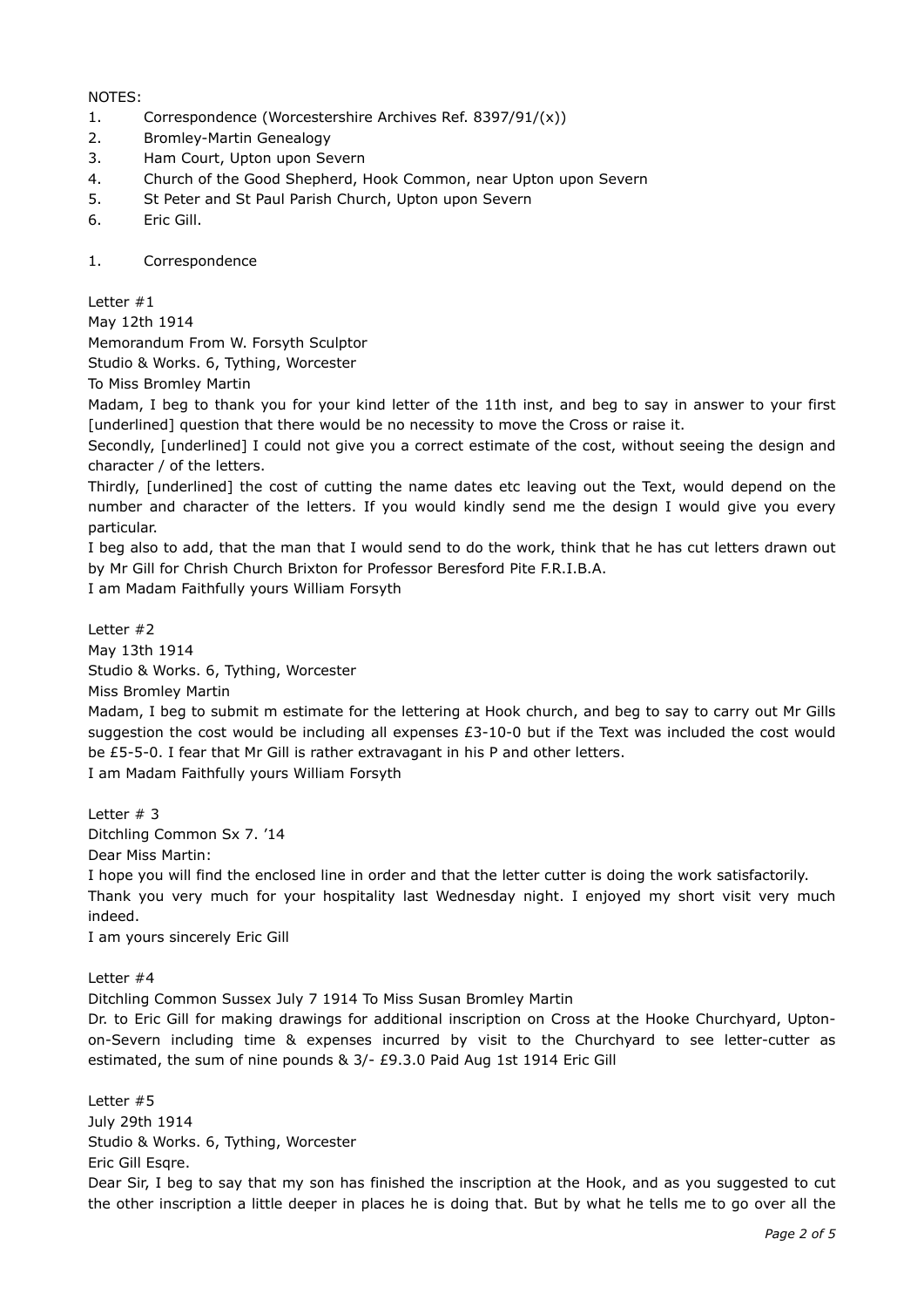inscription would take some time which would be rather expensive would kindly let me know your feeling on the matter.

I am dear Sir Faithfully yours William Forsyth

Letter #6 Aug 4th 1914 5 & 6, Tything, Worcester Miss Bromley Martin Co W. Forsyth Sculptor 1914 Feb 7th To man going to Hook Church and taking a rubbing of inscription including rail [0].5.10 [ditto] 21 To drawing Inscription for approval [0].3.4 July 1st To man going to Hook Church to meet Mr Gill 7 1/2 hours including rail expenses [0].9.1 [ditto] 28 To cutting Inscription as per estimate 3.10.[0] Aug 1st To cutting old Inscription as suggested by Mr Gill 34 hours 1.9.9 Hire of Cycle [0].4.[0] / £6.2.0

Letter #7 Aug 26th 1914 Memorandum From W. Forsyth Sculptor Studio & Works. 6, Tything, Worcester To Miss Bromley Martin Madam, I beg to thank you for Cheque £3-10-0 for cutting the new Inscription.

The other items are quite apart from the estimate and which were given before and after the estimate. I regret there should be a little misunderstand about it, I really knew nothing about cutting the old inscription deeper, until Mr Gill was at Hook, and told my son; I wrote to say that

to cut all the letters deeper, would be an expensive matter, and I should like to know his feelings on the matter, when he replied that he had sent my letter to Miss Bromley-Martin.

Yours Faithfully William Forsyth

Letter #8 Sep. 5th 1914 Studio & Works. 6, Tything, Worcester Miss Bromley Martin

Madam, I beg to say that I quite omitted to Put the bricks into the acct. for which there were no charge made for them. My son got them from a farm close by. I therefore merely charge for his time in putting the bricks with cement etc under the memorial. I trust that my explanation re acct was satisfactory. I am Madam Your Faithful Servant William Forsyth

# 2. Bromley-Martin Genealogy

George Edward Bromley-Martin (born George Edward Martin) 1829-1905 Deputy Lieutenant (D.L.), J.P., Banker Landed Proprietor & Barrister at Law, of St Clouds Powick (1871 Census and 1872 Post Office Directory), and of Ham Court (1881 Census).

Married 15.10.1862, Bayford, Hertfordshire:

Maria Henrietta Cherry 1839-1912 Daughter of Benjamin Cherry, D.L. and J.P., and Charlotte Cassandra nee Phillpotts, of Brickendon Grange.

CHILDREN:

#1 Charlotte Susan Henrietta Bromley-Martin 1864-1946.

Also buried at Hook with her sister Madeline ("two simple wooden crosses") in the 960 sq ft of burial ground reserved by her brother Eliot for 'his heirs and assigns'.

#2 (Major) Eliot George Bromley-Martin 1866-1946.

Cricketer (right-hand batsman/right-arm slow bowler) Worcestershire CC and Marylebone CC, etc.. Married Katharine Emily Rouse-Boughton-Knight, daughter of Andrew Johnes Rouse-Boughton-Knight and Eliza Severne.

#3 Madeline Frances Bromley-Martin 1866-1945.

'Madge', pupil and friend of the composer Edward Elgar. Directrice of the Hôpital Temporaire d'Arc-en-Barrois, Haute-Marne, France (1915-1919).

#4 Eleanor Mary Bromley-Martin 1869-1955.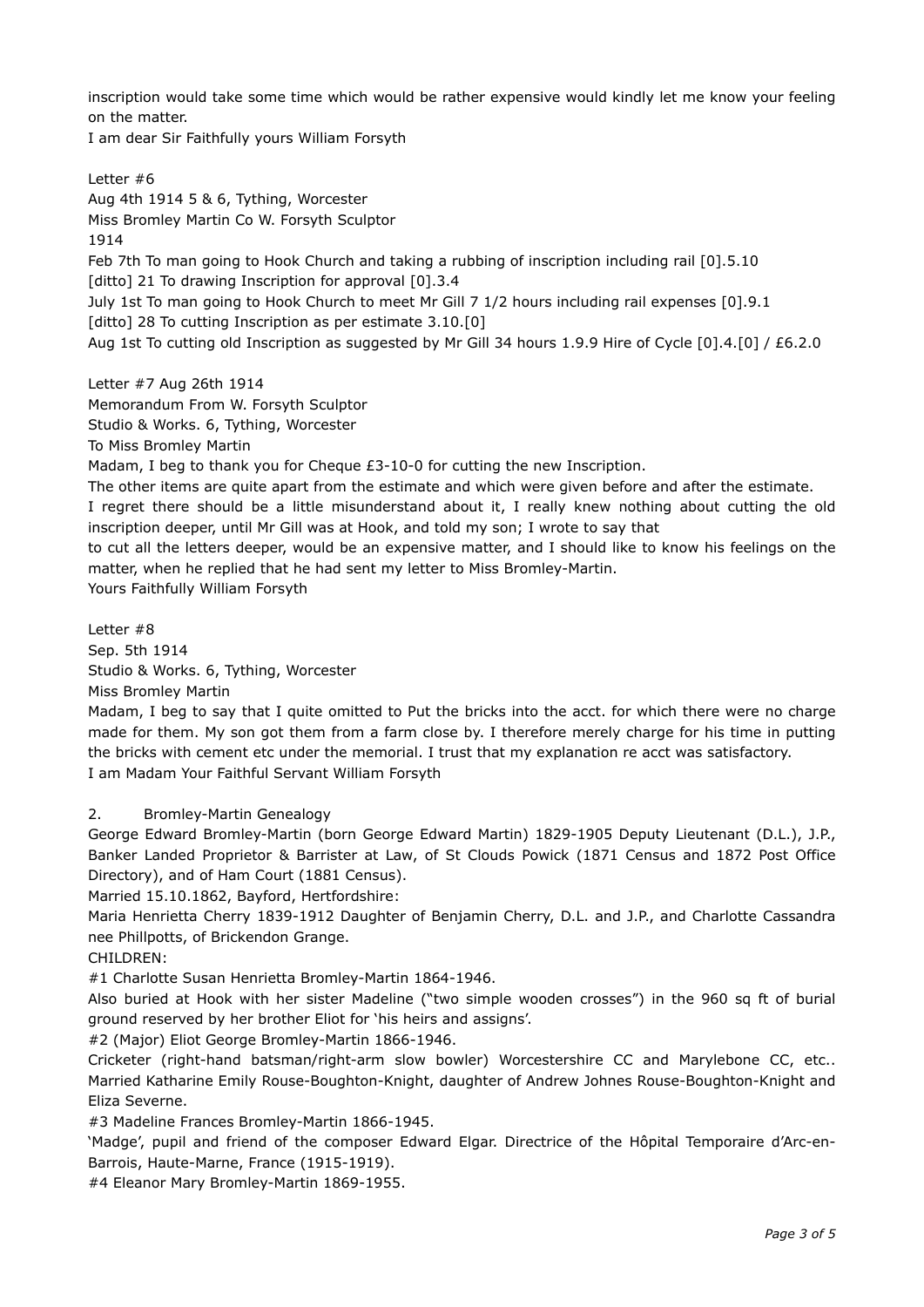Married Robert Martin Holland (Martin) 1872-1944 of Overby Court Tewkesbury (The Overbury Museum of Eccentricities and Bygones, and closely involved with Charles Robert Ashbee's Guild of Handicraft in London).

#5 Annora Margaret Bromley-Martin 1872-1949.

Married Hon. Victor Alexander Frederick Villiers Russell, son of Odo William Leopold Russell, 1st Baron Ampthill and Lady Emily Theresa Villiers.

### 3. Ham Court, Upton upon Severn

John Martin was Sheriff of Worcestershire in 1770. He died without issue in 1794 and was succeeded by his nephew the Rev. Joseph Martin of Ham Court, who died in 1828. His eldest son Joseph John Martin, who was Sheriff of Worcestershire in 1832, died without issue in 1873 and was succeeded by his nephew George Edward Martin (later George Edward Bromley-Martin), Sheriff of Worcestershire, in 1882. – History of the County ofWorcester, Volume 4

### 4. Church of the Good Shepherd, Hook Common, near Upton upon Severn

On Tuesday 20th September 1870, the Chapel of Ease at the Hook, the Chapel of the Good Shepherd, was consecrated by the Bishop of Worcester. He preached at the morning service and, in the afternoon, the preacher was the Bishop of Exeter, Dr Frederick Temple, an old friend of the Rector, Robert Lawson.The Organising Committee for the new church included Sir Edmund Lechmere, Colonel Woodward of The Hyde, Major John Joseph Martin, the Lord of the Manor of Upton, G. E. Martin, his nephew and heir, W. Woodward and G. Osborne, who were local farmers, W. E. Cooper, the chemist, H. Cowley, the draper, F. M. Gregory and T.W.Walker, solicitors, the then curate, the Rev'd W.A. Newman, and Dr Marsh.The Rev'd Robert Lawson was the secretary.The site for the new church was given by Major Martin, by a conveyance in October 1869, "voluntarily and without any valuable consideration." There is unlikely to have been much discussion over the choice of architect: George Row Clarke had designed Upton Schools in 1858 and had quickly and efficiently produced the plans for the cemetery chapels and lodge in 1865. In 1905 Major Martin's successor as Lord of the Manor, G. E. Martin, was the first person to be buried at the Hook, where his tombstone, like the plaque to his memory in the parish church, has lettering by Eric Gill.

# 5. St Peter & St Paul Parish Church, Upton upon Severn

"The 'new' church in Upton was finished in 1879. Sir Arthur Blomfield drew up the plans and the site was donated by Mr G E Martin who owned the big house which was already there; this was later to become The Rectory.The church was built by Mr T. Collins from Tewkesbury at an estimated cost of £12,000 and includes "Inscription and tablets to G. E. Martin and his wife, by Eric Gill, c.1906 and c.1914." – Nikolaus Pevsner: 'The Buildings of England, Worcestershire'

"Facing back down the church, the west window is a flood of colour. Made by Christopher Whall, it represents the creation with earth, air, fire and water. Man toils, but does not see the supporting angels. It is a memorial to George Edward Martin and so includes St George, Edward the Confessor and St. Martin. On the buttress by the font is another Martin memorial, carved by Eric Gill." – Upton on Severn Website

# 6. Eric Gill

"When Eric Gill moved to Ditchling in 1907 he had already established a thriving business in cutting stone inscriptions in his workshop in Hammersmith. Gill's sculpture represented a new beginning for sculpture in Britain, because he utilised his skills as a letter cutter to revive the art of making sculpture by direct carving.When Gill made his first sculpture in 1909, most sculpture was modelled, then cast by a foundry or carved by stone masons from the artist's model.A similar return to direct carving was being pioneered at the same time in France by the Romanian sculptor Brancusi. Gill's carving technique directly influenced the work of Jacob Epstein (who came to Ditchling to learn about carving from Gill during 1910-11), and indirectly Henri Gaudier-Breska, Frank Dobson, Barbara Hepworth and Henry Moore. In 1911 he successfully exhibited his sculptures in London and by 1914 had been chosen for a prestigious commission: the Stations of the Cross at the Roman Catholic Westminster Cathedral."

– The Eric Gill Society